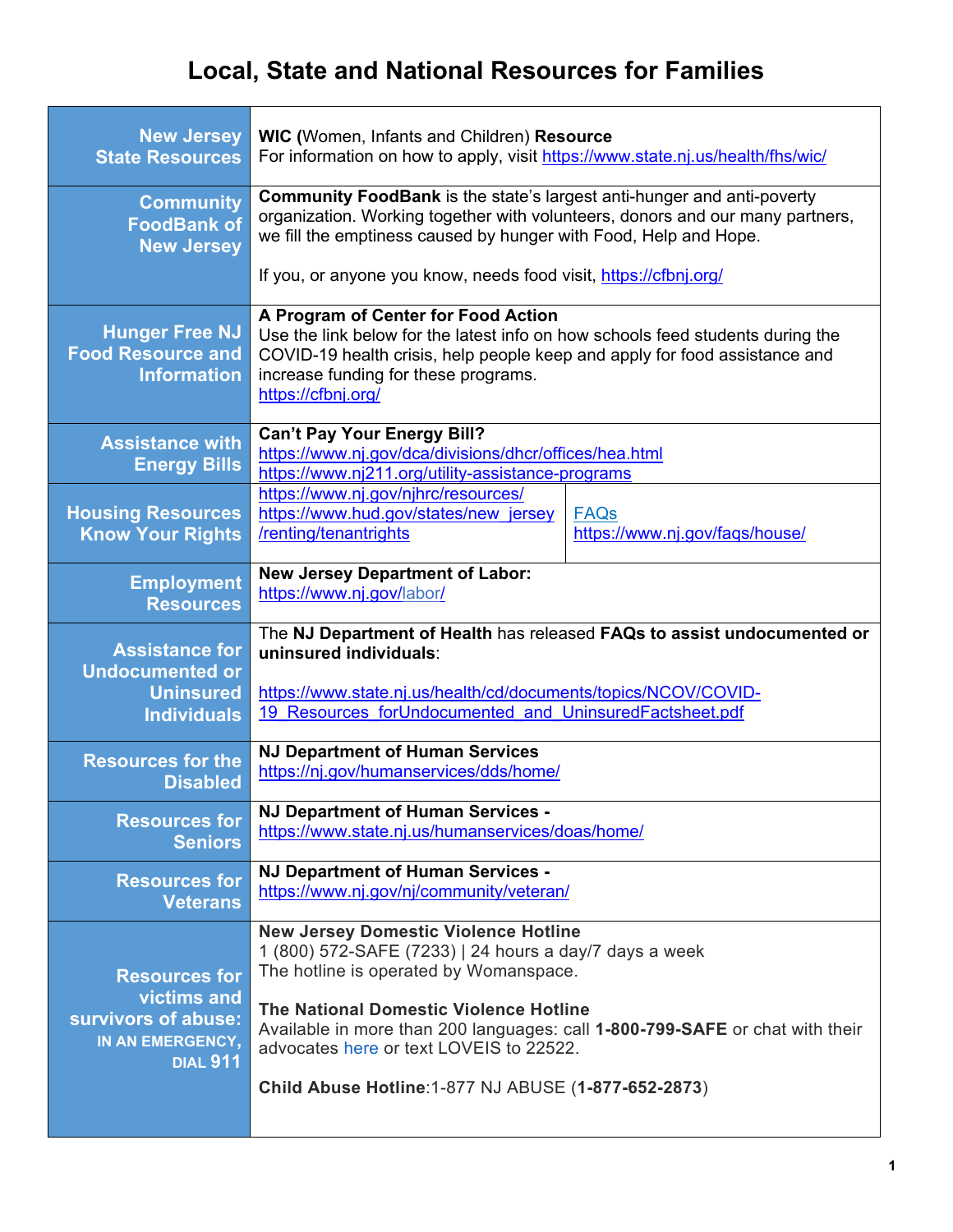## **Local, State and National Resources for Families**

| <b>New Jersey</b>                                                       | NJ State COVID Update Website: https://covid19.nj.gov/                                                                                                                               |  |
|-------------------------------------------------------------------------|--------------------------------------------------------------------------------------------------------------------------------------------------------------------------------------|--|
| <b>COVID-19 Updates</b>                                                 |                                                                                                                                                                                      |  |
| <b>The National Center for</b><br><b>Pyramid Innovations</b><br>(NCPMI) | Emergencies & National Disasters: Helping Children & Families Cope<br>https://challengingbehavior.cbcs.usf.edu/                                                                      |  |
|                                                                         | For our full suite of resources, visit Tips for Families: Coronavirus:<br>https://www.zerotothree.org/resources/3210-tips-for-families-coronavirus                                   |  |
| <b>Zero to Three for</b><br><b>Parents</b>                              | <b>IN THIS RESOURCE</b><br>1. Talking about the Coronavirus<br>2. Self-Care & Time at Home<br>3. Staying Connected<br>4. Sesame Street Resources                                     |  |
| <b>Helping Children &amp;</b><br><b>Families Cope on</b>                | National Child Traumatic Loss Network - https://www.nctsn.org/what-is-child-<br>trauma/trauma-types/traumatic-grief                                                                  |  |
| <b>Grief, Loss &amp; Trauma</b>                                         | Starr Commonweatlh - https://starr.org/                                                                                                                                              |  |
|                                                                         | Good Grief - https://good-grief.org/<br>Provides virtual programming and support groups                                                                                              |  |
|                                                                         | Imagine, A Center for Coping with Loss - https://www.imaginenj.org/<br>Imagine provides free, year-round grief support for children, families, and<br>communities.                   |  |
|                                                                         | Devereux Center for Resilient Children -<br>https://centerforresilientchildren.org/infants/for-parents/                                                                              |  |
| <b>New Jersey Parent</b><br><b>Link</b>                                 | New Jersey Parent Link provides information for families and caregivers on<br>parenting, community resources, lists of warm lines and much more.<br>https://www.nj.gov/njparentlink/ |  |
|                                                                         |                                                                                                                                                                                      |  |